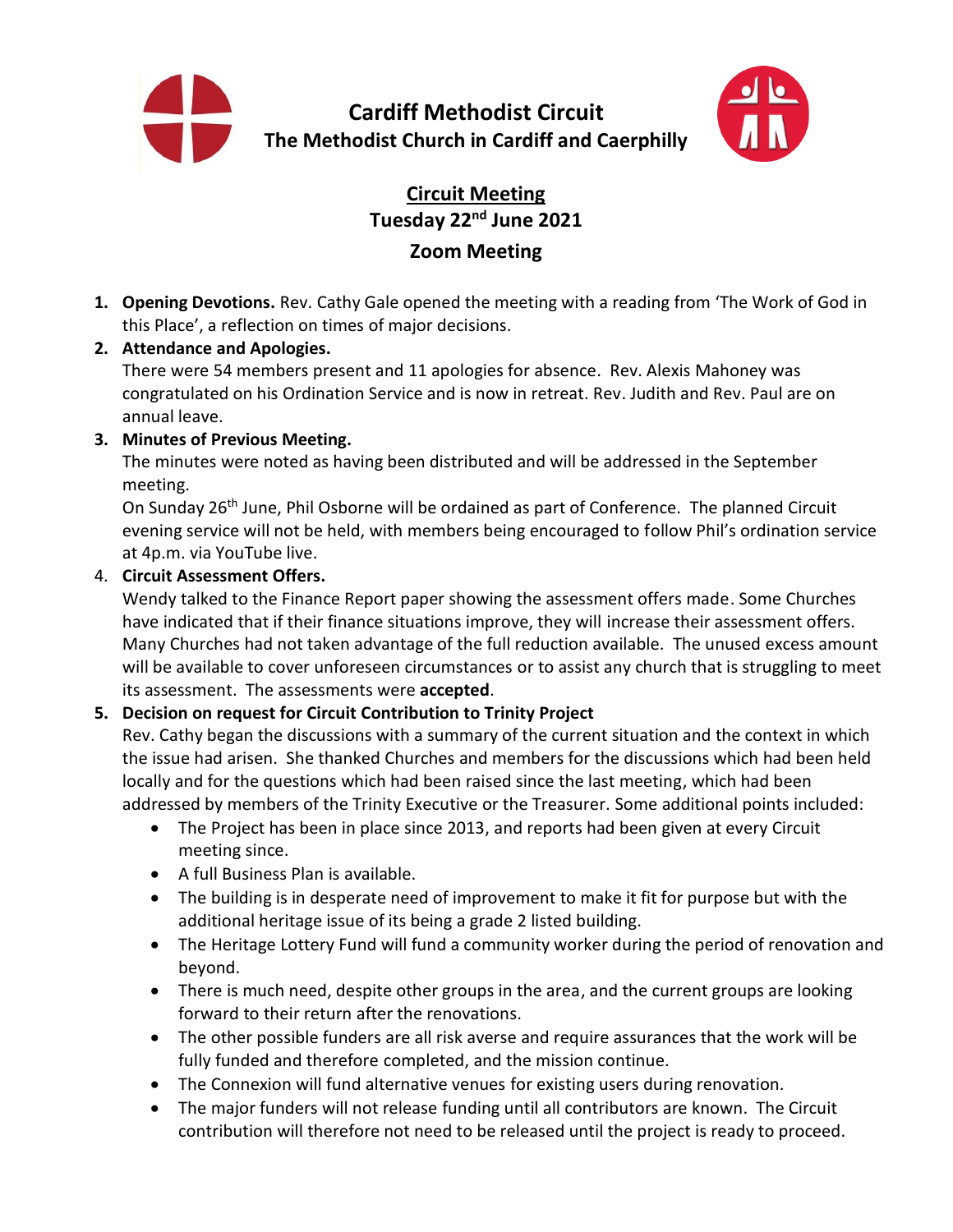- It may only be necessary to sell one property since Craiglee Drive has been valued at £215,000 and Splott at £300,000 or more.
- The Connexion will hopefully allow levy exemption since the sale is for mission. However, this cannot be confirmed until there is a decision to sell property and an exemption application made.
- These are difficult times financially, but the work of the Trinity Project continues to be needed.

Points were then raised by several members of the meeting, including those representing the discussion held at Ely, Whitchurch, Wesley (Canton), and Radyr and responses given. These included:

Q: Why was the project so expensive?

A: The plans and costing can be made available.

Q: Was account taken of the possibility of spiralling costs?

A: The fully costed plan was produced by a firm of Quantity Surveyors. It includes allowances for inflation and a 20% contingency allowance.

Q: How would the loss of income affect the Circuit budget?

A: Splott raises £16,500 in rental income and Craiglee Drive £5,280 per annum.

Q: What funding is guaranteed?

A: Applications have taken place and are at various stages. Some have been rejected as the time scales have expired. Some of the hoped-for figures are: National Lottery Heritage Fund - £560,000; Community National Lottery Fund - £450,000 (£50,000 has already been given towards the design phase. The Connexion also gave a £10,000 grant for the design and the Synod gave £20,000); Listed Places of Worship – reclaim VAT; the Synod will consider a £30,000 application. The Welsh Community Facilities Grant allocated £250,000 to be spent by March 31<sup>st</sup> 2021, but permission has been given for a re-application in January 2023. Other funders will be contacted when the major funds are approved.

Q: Why not develop Splott instead of Trinity?

A: The Splott property is not suitable for the multiple activities currently accommodated at Trinity. It was noted that if Splott is not sold, then much essential work will be required to make the building safe.

Q: Will there be a Christian presence in Trinity?

A: Most definitely. Apart from the Christian communities worshipping there, it is hoped that a ministerial presence could be part of its future. Opportunities will be sought to access connexional funds allocated to "Church on the Margins".

An anonymous ZOOM poll vote was then taken on the proposal that:

# **The Cardiff Circuit Meeting agrees to grant £200,000 to the Trinity Centre Sanctuary Project for redevelopment of the building.**

Results: Yes 47 No 4 Abstentions 3

Everyone was thanked for the conversations held both before and during this meeting.

# 6. **Circuit Meeting Permission for Sale of Property**

Following the agreement to support the Trinity Project financially, a vote was required to move ahead with the sale of one property. The decision as to which building would be taken with due consideration to Charity Commission law and other factors (such as the mission being delivered by Oasis in the Splott building).